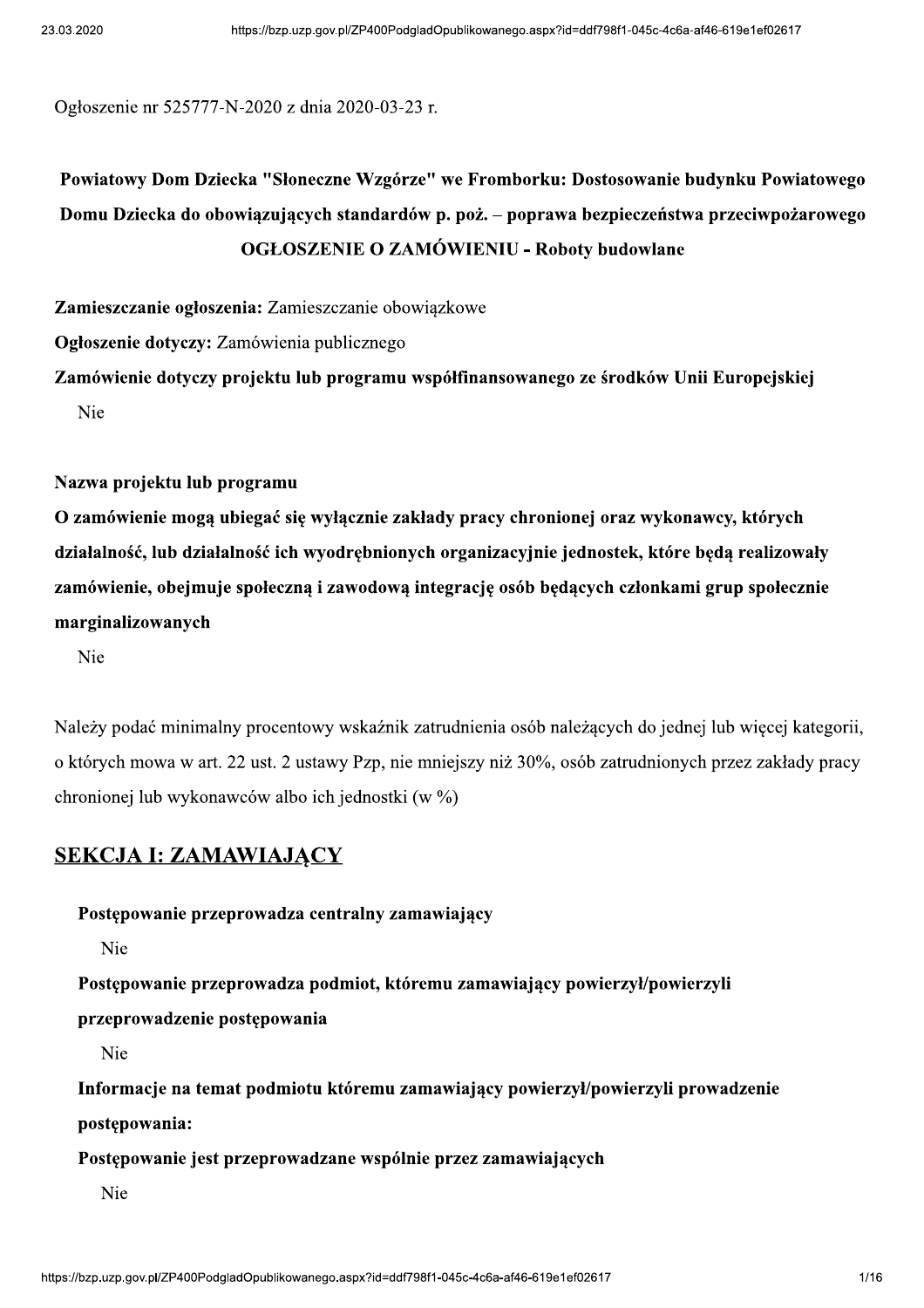aspx?id=ddf798f1-045c-4c6a-af46-619e1ef02617<br>! przeprowadzają postępowanie oraz podać<br>by do kontaktów wraz z danymi do Jeżeli tak, należy wymienić zamawiających, którzy wspólnie przeprowadzają postępowanie oraz podać adresy ich siedzib, krajowe numery identyfikacyjne oraz osoby do kontaktów wraz z danymi do kontaktów:

## Postępowanie jest przeprowadzane wspólnie z zamawiającymi z innych państw członkowskich Unii Europejskiej

Nie

W przypadku przeprowadzania postępowania wspólnie z zamawiającymi z innych państw członkowskich Unii Europejskiej – mające zastosowanie krajowe prawo zamówień publicznych: Informacje dodatkowe:

I. 1) NAZWA I ADRES: Powiatowy Dom Dziecka "Słoneczne Wzgórze" we Fromborku, krajowy numer identyfikacyjny 23014800000000, ul. ul. Braniewska 11, 14-530 Frombork, woj. warmińskomazurskie, państwo Polska, tel. 552437215, e-mail ksiegowosc $@14530$ dom.pl, faks 2437215. Adres strony internetowej (URL): http://14530dom.pl; http:bip powiat-braniewo.pl Adres profilu nabywcy:

Adres strony internetowej pod którym można uzyskać dostep do narzedzi i urzadzeń lub formatów plików, które nie są ogólnie dostępne

I. 2) RODZAJ ZAMAWIAJĄCEGO: Jednostki organizacyjne administracji samorządowej

#### I.3) WSPÓLNE UDZIELANIE ZAMÓWIENIA (jeżeli dotyczy):

Podział obowiązków między zamawiającymi w przypadku wspólnego przeprowadzania postępowania, w tym w przypadku wspólnego przeprowadzania postępowania z zamawiającymi z innych państw członkowskich Unii Europejskiej (który z zamawiających jest odpowiedzialny za przeprowadzenie postępowania, czy i w jakim zakresie za przeprowadzenie postępowania odpowiadają pozostali zamawiający, czy zamówienie będzie udzielane przez każdego z zamawiających indywidualnie, czy zamówienie zostanie udzielone w imieniu i na rzecz pozostałych zamawiających):

#### I.4) KOMUNIKACJA:

Nieograniczony, pełny i bezpośredni dostęp do dokumentów z postępowania można uzyskać pod adresem (URL)

Nie

hhttp://14530dom.pl; http:bip powiat-braniewo.pl

# órej zamieszczona będzie specyfikacja istotnych warunków<br>aspx?id=ddf798f1-045c-4c6a-af46-619e1ef02617<br>2/16 Adres strony internetowej, na której zamieszczona będzie specyfikacja istotnych warunków zamówienia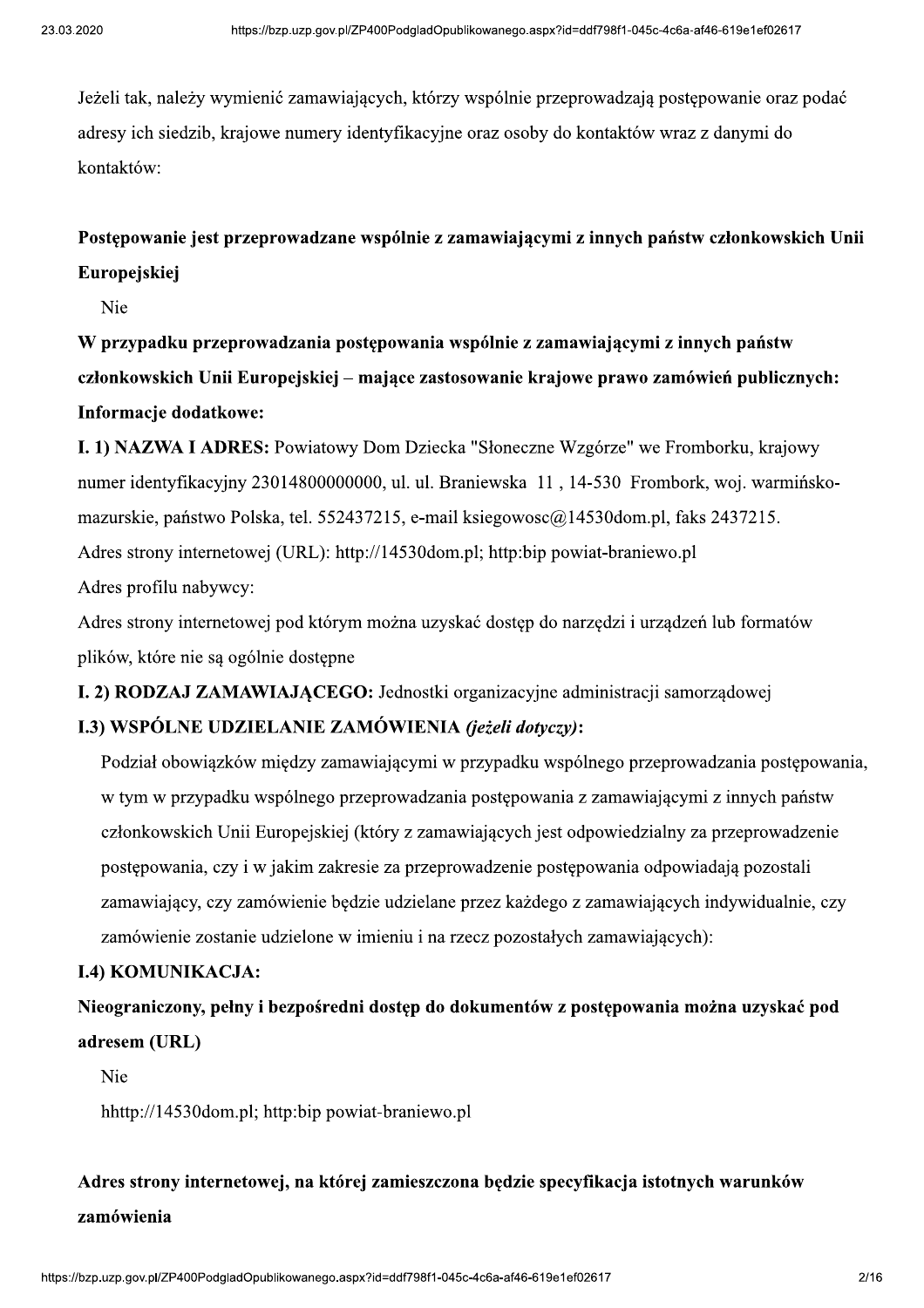Nie

http://14530dom.pl; http:bip powiat-braniewo.pl

Dostęp do dokumentów z postępowania jest ograniczony - więcej informacji można uzyskać pod adresem

Nie

Oferty lub wnioski o dopuszczenie do udziału w postępowaniu należy przesyłać:

#### Elektronicznie

Nie

adres

Dopuszczone jest przesłanie ofert lub wniosków o dopuszczenie do udziału w postępowaniu w inny sposób:

Nie

Inny sposób:

Wymagane jest przesłanie ofert lub wniosków o dopuszczenie do udziału w postępowaniu w inny sposób:

Nie

Inny sposób:

Adres:

Komunikacja elektroniczna wymaga korzystania z narzędzi i urządzeń lub formatów plików, które nie są ogólnie dostępne

Nie

Nieograniczony, pełny, bezpośredni i bezpłatny dostęp do tych narzędzi można uzyskać pod adresem:  $(URL)$ 

## SEKCJA II: PRZEDMIOT ZAMÓWIENIA

II.1) Nazwa nadana zamówieniu przez zamawiającego: Dostosowanie budynku Powiatowego Domu Dziecka do obowiązujących standardów p. poż. – poprawa bezpieczeństwa przeciwpożarowego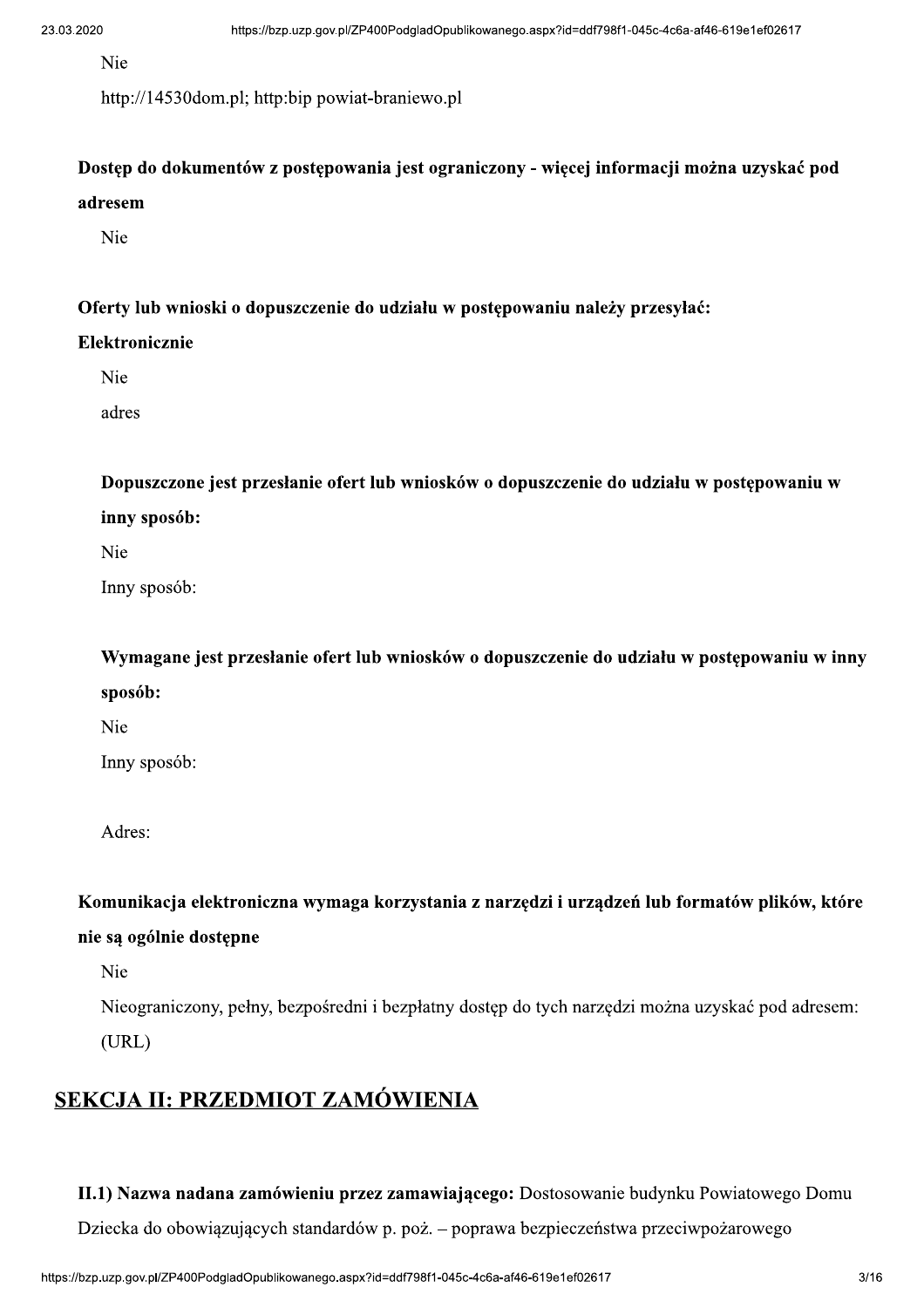#### **Numer referencyiny:**

Przed wszczęciem postępowania o udzielenie zamówienia przeprowadzono dialog techniczny Nie

II.2) Rodzaj zamówienia: Roboty budowlane

#### II.3) Informacja o możliwości składania ofert częściowych

Zamówienie podzielone jest na części:

Nie

Oferty lub wnioski o dopuszczenie do udziału w postępowaniu można składać w odniesieniu do:

Zamawiający zastrzega sobie prawo do udzielenia łącznie następujących części lub grup części:

Maksymalna liczba części zamówienia, na które może zostać udzielone zamówienie jednemu wykonawcy:

II.4) Krótki opis przedmiotu zamówienia (wielkość, zakres, rodzaj i ilość dostaw, usług lub robót budowlanych lub określenie zapotrzebowania i wymagań) **a w przypadku partnerstwa innowacyjnego** - określenie zapotrzebowania na innowacyjny produkt, usługe lub roboty budowlane: 1. Przedmiotem zamówienia jest Dostosowanie budynku Powiatowego Domu Dziecka do obowiazujących standardów p. poż. – poprawa bezpieczeństwa przeciwpożarowego. 2. Szczegółowy opis przedmiotu zamówienia zawiera Dokumentacja projektowa zawarta w Załączniku nr 9 do SIWZ. 3. Wykonawca zobowiązany jest wykonać pełny zakres przedmiotu zamówienia, który jest konieczny z punktu widzenia Dokumentacji projektowej, przepisów prawa, wiedzy technicznej i sztuki budowlanej, dla uzyskania końcowego efektu określonego przez przedmiot zamówienia, a więc wykonać zadanie bez względu na występujące trudności i nieprzewidziane okoliczności, jakie mogą wystąpić w trakcie jego realizacji. 4. Wykonawcy ponoszą odpowiedzialność za zapoznanie się z należytą starannością z treścią dokumentacji przetargowej oraz za uzyskanie wiarygodnej informacji odnośnie warunków i zobowiązań, które w jakikolwiek sposób mogą wpłynąć na cenę oferty lub realizację przedmiotu zamówienia. 5. Zakończenie realizacji przedmiotu zamówienia zostanie sfinalizowane dokonaniem odbioru końcowego, sporządzeniem i podpisaniem przez obie strony protokołu odbioru końcowego robót oraz skompletowaniem wszystkich niezbednych dokumentów odbiorowych. Pod pojeciem niezbedne dokumenty odbiorowe należy rozumieć, wszelkie oświadczenia i dokumenty które wynikają nie tylko z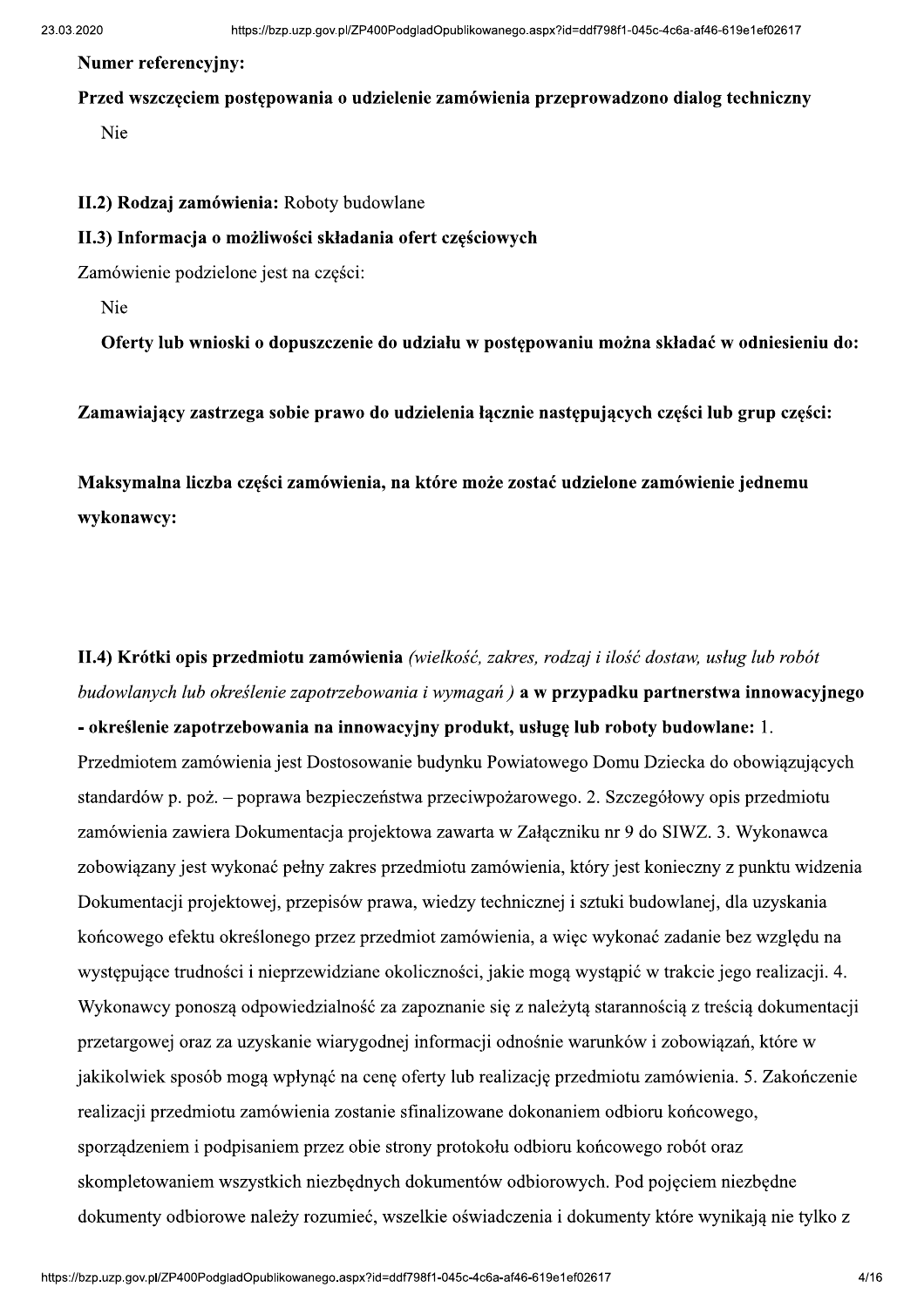umowy, ale również z powszechnie obowiazujących przepisów prawa. 6. Zamówienie realizowane bedzie zgodnie z obowiazującym Prawem Budowlanym, Polskimi Normami oraz przepisami resortowymi 7. Zaleca się, aby Wykonawca zapoznał się z lokalnymi warunkami realizacji przedmiotu zamówienia oraz zdobył wszelkie informacje niezbędne do właściwego przygotowania oferty i prawidłowego zaprojektowania i wykonania robót objętych przedmiotem zamówienia. Wszelkie utrudnienia wynikające z warunków realizacji przedmiotu zamówienia należy uwzględnić w cenie podanej w ofercie. Zamawiający zaleca Wykonawcom dokonanie wizji lokalnej w terenie przed przystąpieniem do przygotowania oferty, celem sprawdzenia warunków związanych z wykonaniem prac będących przedmiotem zamówienia oraz celem uzyskania wszelkich dodatkowych informacji koniecznych i przydatnych do oceny prac, gdyż wyklucza się możliwość roszczeń Wykonawcy z tytułu błędnego skalkulowania ceny lub pominięcia elementów niezbędnych do wykonania zamówienia. Koszty związane z przeprowadzeniem wizji w terenie poniesie Wykonawca. 8. Wykonawca udzieli gwarancji jakości na wykonany przedmiot zamówienia na warunkach określonych we Wzorze umowy na okres co najmniej 36 miesięcy. 3. Wymagania, o których mowa w art. 29 ust. 3a ustawy Pzp – obowiązek zatrudnienia na podstawie umowy o pracę. 1) Zamawiający wymaga zatrudnienia na podstawie umowy o pracę przez Wykonawce lub podwykonawce osób wykonujących wskazane poniżej czynności w trakcie realizacji zamówienia: a) prace murarskie, tynkarskie b) prace malarskie, c) prace rozbiórkowe, d) prace instalacyjne (hydrantowe i elektryczne), e) prace wykończeniowe, f) prace montażowe, g) prace demontażowe. 2) W trakcie realizacji zamówienia Zamawiający uprawniony jest do wykonywania czynności kontrolnych wobec Wykonawcy odnośnie spełniania przez Wykonawcę lub podwykonawcę wymogu zatrudnienia na podstawie umowy o pracę osób wykonujących wskazane w pkt. 1 powyżej czynności. Zamawiający uprawniony jest w szczególności do: a) żądania oświadczeń i dokumentów w zakresie potwierdzenia spełniania ww. wymogów i dokonywania ich oceny, b) żądania wyjaśnień w przypadku wątpliwości w zakresie potwierdzenia spełniania ww. wymogów, c) przeprowadzania kontroli na miejscu wykonywania zamówienia. 3) W trakcie realizacji zamówienia na każde wezwanie Zamawiającego w wyznaczonym w tym wezwaniu terminie Wykonawca przedłoży Zamawiającemu wskazane poniżej dowody w celu potwierdzenia spełnienia wymogu zatrudnienia na podstawie umowy o prace przez Wykonawcę lub podwykonawcę osób wykonujących wskazane w pkt. 1 powyżej czynności w trakcie realizacji zamówienia: a) oświadczenie Wykonawcy lub podwykonawcy o zatrudnieniu na podstawie umowy o prace osób wykonujących czynności, których dotyczy wezwanie Zamawiającego. Oświadczenie to powinno zawierać w szczególności: dokładne określenie podmiotu składającego oświadczenie, datę złożenia oświadczenia, wskazanie, że objęte wezwaniem czynności wykonują osoby zatrudnione na podstawie umowy o prace wraz ze wskazaniem liczby tych osób, imion i nazwisk tych osób, rodzaju umowy o pracę i wymiaru etatu oraz podpis osoby uprawnionej do złożenia oświadczenia w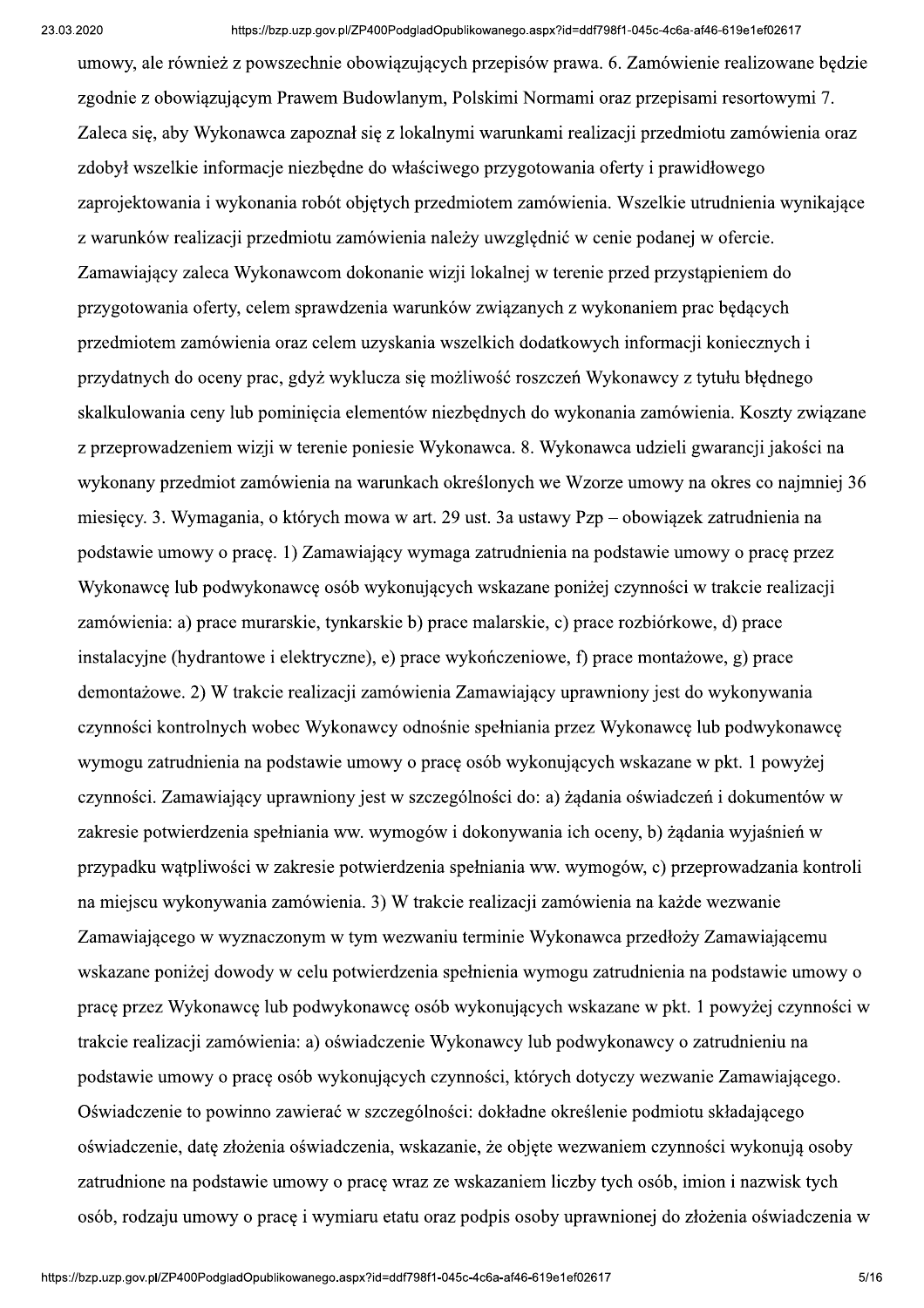aspx?id=ddf798f1-045c-4c6a-af46-619e1ef02617<br>za zgodność z oryginałem odpowiednio przez<br>ę osób wykonujących w trakcie realizacji<br>Wykonawcy lub podwykonawcy (wraz z imieniu Wykonawcy lub podwykonawcy; b) poświadczoną za zgodność z oryginałem odpowiednio przez Wykonawce lub podwykonawce kopie umowy/umów o prace osób wykonujących w trakcie realizacji zamówienia czynności, których dotyczy ww. oświadczenie Wykonawcy lub podwykonawcy (wraz z dokumentem regulującym zakres obowiązków, jeżeli został sporządzony). Kopia umowy/umów powinna zostać zanonimizowana w sposób zapewniający ochronę danych osobowych pracowników, zgodnie z przepisami ustawy z dnia 29 sierpnia 1997 r. o ochronie danych osobowych (tj. w szczególności bez adresów, nr PESEL pracowników). Imię i nazwisko pracownika nie podlega anonimizacji. Informacje takie jak: data zawarcia umowy, rodzaj umowy o pracę i wymiar etatu powinny być możliwe do zidentyfikowania; c) zaświadczenie właściwego oddziału ZUS, potwierdzające opłacanie przez wykonawcę lub podwykonawcę składek na ubezpieczenia społeczne i zdrowotne z tytułu zatrudnienia na podstawie umów o pracę za ostatni okres rozliczeniowy; d) poświadczoną za zgodność z oryginałem odpowiednio przez Wykonawcę lub podwykonawcę kopię dowodu potwierdzającego zgłoszenie pracownika przez pracodawcę do ubezpieczeń, zanonimizowaną w sposób zapewniający ochronę danych osobowych pracowników, zgodnie z przepisami ustawy z dnia 29 sierpnia 1997 r. o ochronie danych osobowych. Imię i nazwisko pracownika nie podlega anonimizacji. 4) Z tytułu niespełnienia przez Wykonawce lub podwykonawce wymogu zatrudnienia na podstawie umowy o prace osób wykonujących wskazane w pkt. 1 powyżej czynności Zamawiający przewiduje sankcje w postaci obowiązku zapłaty przez Wykonawcę kary umownej w wysokości określonej we wzorze umowy. Niezłożenie przez Wykonawce w wyznaczonym przez Zamawiającego terminie żadanych przez Zamawiającego dowodów w celu potwierdzenia spełnienia przez Wykonawce lub podwykonawce wymogu zatrudnienia na podstawie umowy o prace traktowane bedzie jako niespełnienie przez wykonawce lub podwykonawce wymogu zatrudnienia na podstawie umowy o pracę osób wykonujących wskazane w pkt. 1 powyżej ezynności. 5) W przypadku uzasadnionych wątpliwości co do przestrzegania prawa pracy przez Wykonawcę lub podwykonawcę, Zamawiający może zwrócić się o przeprowadzenie kontroli przez Państwowa Inspekcję Pracy.

#### $II.5$ ) Główny kod CPV: 45000000-7

# Kod CPV 45300000-0 45100000-8 45110000-1 45450000-6 45311000-0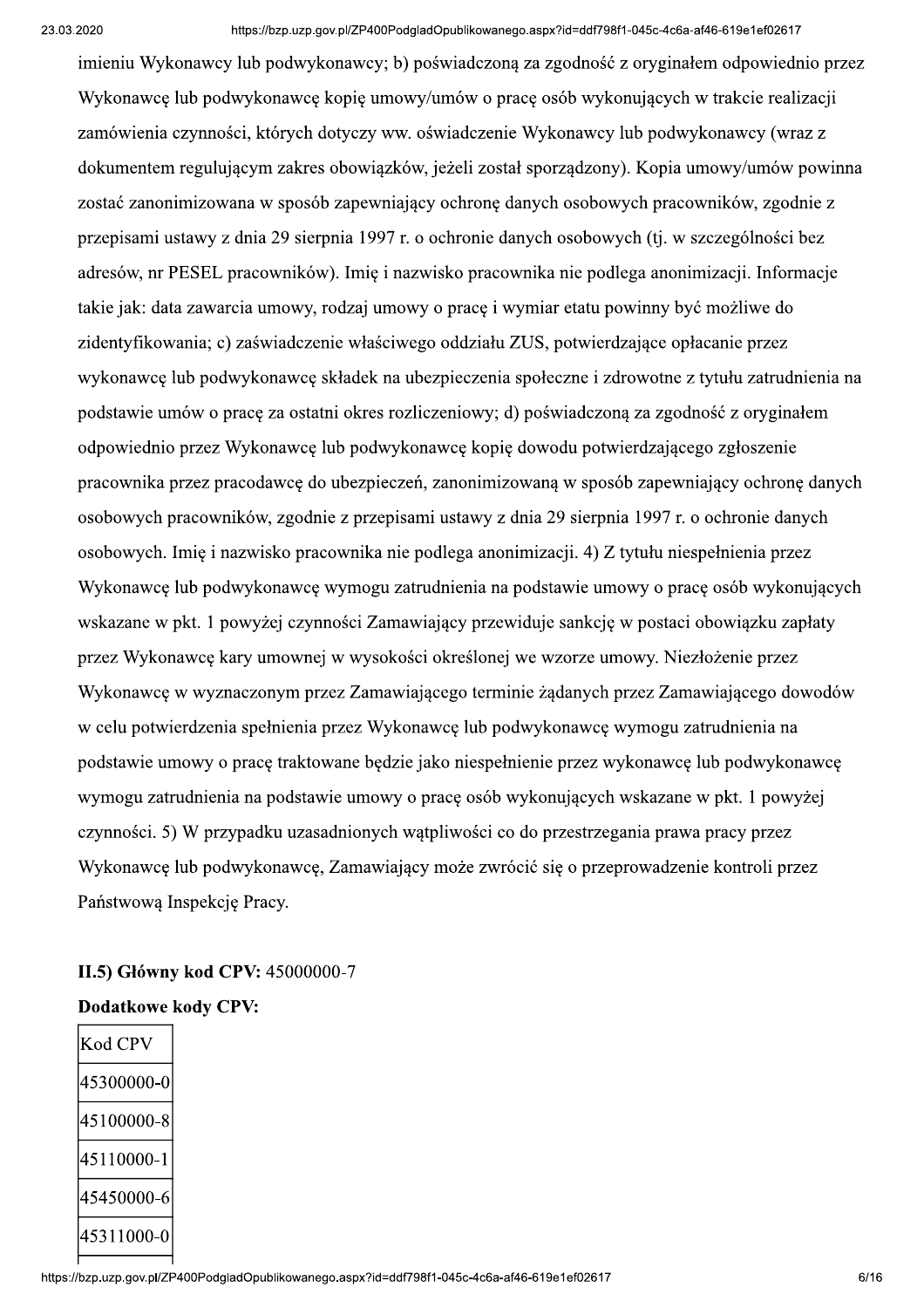| 45312310-3 |  |
|------------|--|
| 45300000-0 |  |
| 45400000-1 |  |

II.6) Całkowita wartość zamówienia (jeżeli zamawiający podaje informacje o wartości zamówienia): Wartość bez VAT:

Waluta:

(w przypadku umów ramowych lub dynamicznego systemu zakupów – szacunkowa całkowita maksymalna wartość w całym okresie obowiazywania umowy ramowej lub dynamicznego systemu zakupów)

## II.7) Czy przewiduje się udzielenie zamówień, o których mowa w art. 67 ust. 1 pkt 6 i 7 lub w art. 134 ust. 6 pkt 3 ustawy Pzp: Nie

Określenie przedmiotu, wielkości lub zakresu oraz warunków na jakich zostaną udzielone zamówienia, o których mowa w art. 67 ust. 1 pkt 6 lub w art. 134 ust. 6 pkt 3 ustawy Pzp:

## II.8) Okres, w którym realizowane będzie zamówienie lub okres, na który została zawarta umowa ramowa lub okres, na który został ustanowiony dynamiczny system zakupów:

 $lub$  dniach: miesiącach:

lub

data rozpoczęcia: lub zakończenia: 2020-07-31

II.9) Informacje dodatkowe:

## **SEKCJA III: INFORMACJE O CHARAKTERZE PRAWNYM,** EKONOMICZNYM, FINANSOWYM I TECHNICZNYM

#### **III.1) WARUNKI UDZIAŁU W POSTEPOWANIU**

## III.1.1) Kompetencje lub uprawnienia do prowadzenia określonej działalności zawodowej, o ile wynika to z odrębnych przepisów

Określenie warunków: Zamawiający nie wyznacza warunku w tym zakresie.

Informacje dodatkowe

#### III.1.2) Sytuacja finansowa lub ekonomiczna

Określenie warunków: Zamawiający nie wyznacza warunku w tym zakresie.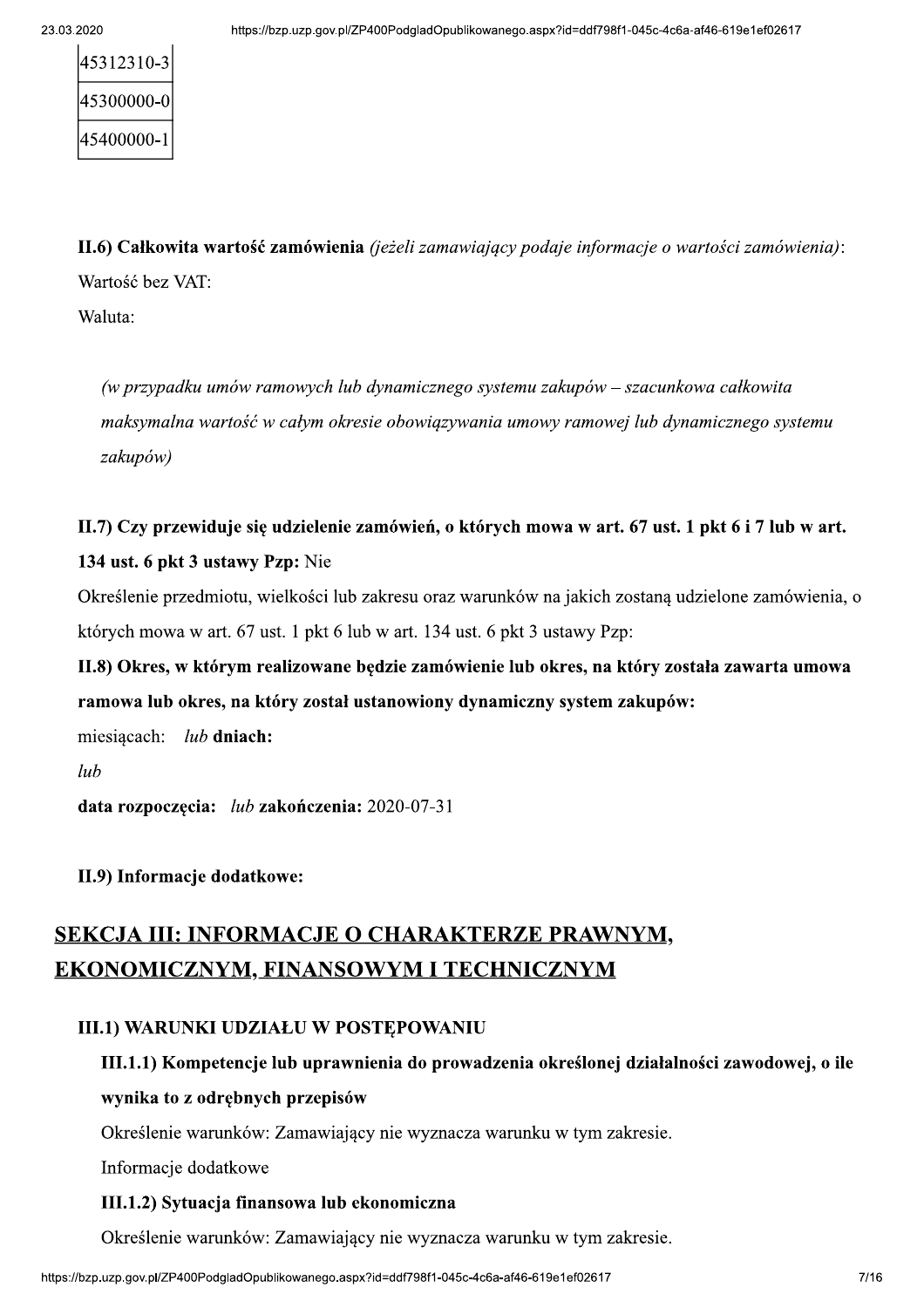Informacje dodatkowe

#### III.1.3) Zdolność techniczna lub zawodowa

aspx?id=ddf798f1-045c-4c6a-af46-619e1ef02617<br>!<br>upływem terminu składania ofert, a jeżeli Określenie warunków: a) w okresie ostatnich 5 lat przed upływem terminu składania ofert, a jeżeli okres prowadzenia działalności jest krótszy to w tym okresie, wykonał co najmniej jedna robote budowlana polegajace na budowie lub przebudowie obiektu kubaturowego z wyłaczeniem hal magazynowych i przemysłowych, w tym minimum jedną, o wartości 100.000,00 zł netto; b) dysponuje lub będzie dysponował w okresie realizacji zamówienia następującymi kluczowymi osobami: • osoba z uprawnieniami budowlanymi w specjalności konstrukcyjno – budowlanej, • osoba z uprawnieniami budowlanymi w specjalności instalacyjnej w zakresie sieci, instalacji i urządzeń elektrycznych • osoba z uprawnieniami w zakresie projektowania i instalacji systemów przeciwpożarowych. Zamawiający wymaga od wykonawców wskazania w ofercie lub we wniosku o dopuszczenie do udziału w postępowaniu imion i nazwisk osób wykonujących czynności przy realizacji zamówienia wraz z informacją o kwalifikacjach zawodowych lub doświadczeniu tych osób: Tak Informacje dodatkowe:

#### 111.2) PODSTAWY WYKLUCZENIA

#### III.2.1) Podstawy wykluczenia określone w art. 24 ust. 1 ustawy Pzp

III.2.2) Zamawiający przewiduje wykluczenie wykonawcy na podstawie art. 24 ust. 5 ustawy Pzp Nie Zamawiający przewiduje następujące fakultatywne podstawy wykluczenia:

# III.3) WYKAZ OŚWIADCZEŃ SKŁADANYCH PRZEZ WYKONAWCE W CELU WSTEPNEGO POTWIERDZENIA, ŻE NIE PODLEGA ON WYKLUCZENIU ORAZ SPEŁNIA WARUNKI UDZIAŁU W POSTEPOWANIU ORAZ SPEŁNIA KRYTERIA SELEKCJI

### Oświadczenie o niepodleganiu wykluczeniu oraz spełnianiu warunków udziału w postępowaniu Tak

#### Oświadczenie o spełnianiu kryteriów selekcji

Nie

LUB DOKUMENTÓW , SKŁADANYCH PRZEZ<br>'ANIU NA WEZWANIE ZAMAWIAJACEGO W CELU<br><sub>aspx?id=ddf798f1-045c-4c6a-af46-619e1ef02617</sub> 8/16 111.4) WYKAZ OŚWIADCZEŃ LUB DOKUMENTÓW, SKŁADANYCH PRZEZ WYKONAWCE W POSTEPOWANIU NA WEZWANIE ZAMAWIAJACEGO W CELU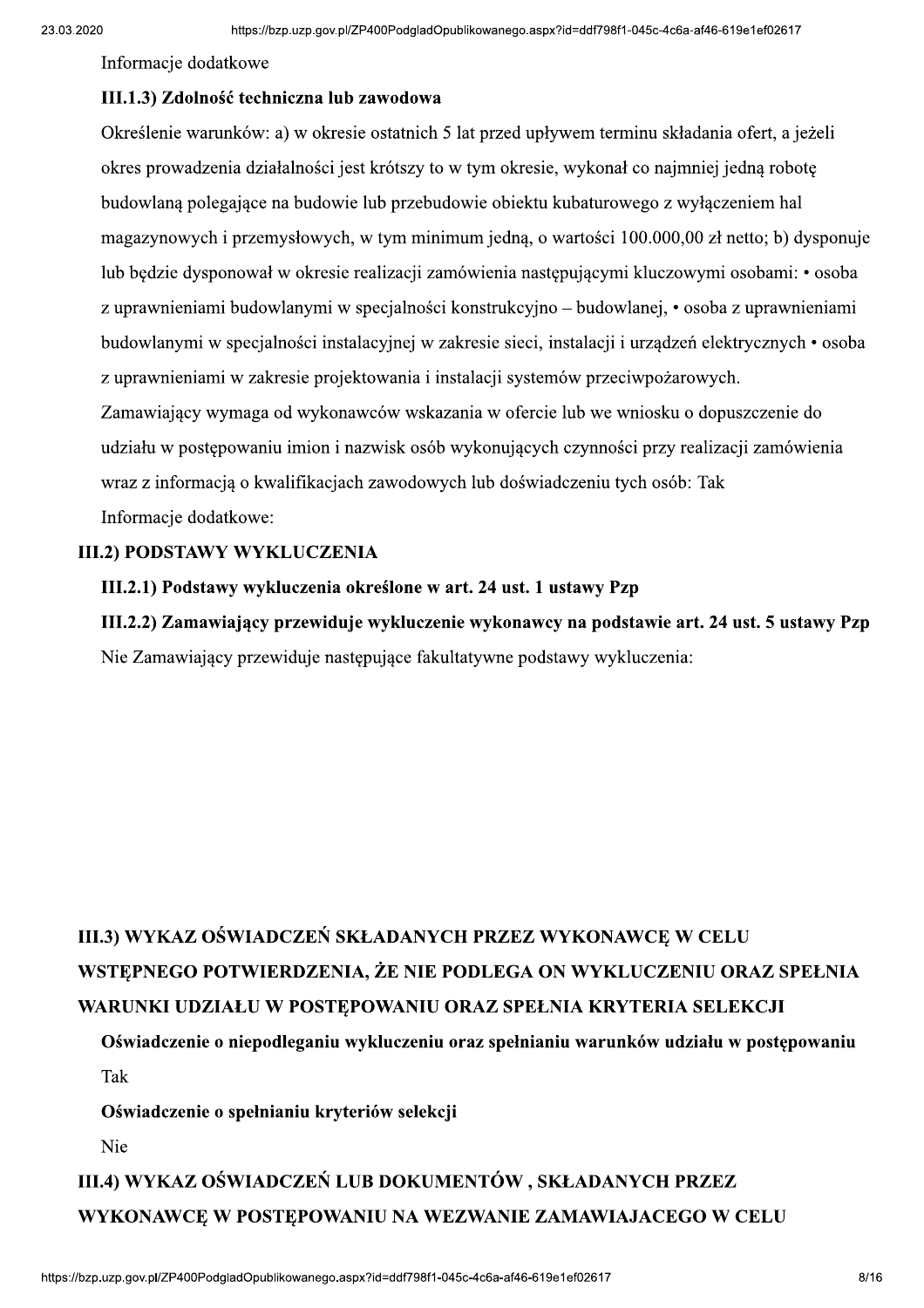# POTWIERDZENIA OKOLICZNOŚCI, O KTÓRYCH MOWA W ART. 25 UST. 1 PKT 3 **USTAWY PZP:**

# Wypełnione oświadczenie o braku podstaw do wykluczenia – wg wzoru Załacznika nr 2 do SIWZ. III.5) WYKAZ OŚWIADCZEŃ LUB DOKUMENTÓW SKŁADANYCH PRZEZ WYKONAWCE W POSTEPOWANIU NA WEZWANIE ZAMAWIAJACEGO W CELU POTWIERDZENIA OKOLICZNOŚCI, O KTÓRYCH MOWA W ART. 25 UST. 1 PKT 1 USTAWY PZP III.5.1) W ZAKRESIE SPEŁNIANIA WARUNKÓW UDZIAŁU W POSTEPOWANIU:

Wypełnione oświadczenie o spełnianiu warunków udziału w postępowaniu – wg wzoru Załącznika 3 do SIWZ. 1) Wykaz robót budowlanych - według wzoru Załącznika nr 7 do SIWZ - wykonanych nie wcześniej niż w okresie ostatnich 5 lat przed upływem terminu składania ofert, a jeżeli okres prowadzenia działalności jest krótszy – w tym okresie, wraz z podaniem ich rodzaju, wartości, daty, miejsca wykonania i podmiotów, na rzecz których roboty te zostały wykonane, z załączeniem dowodów określających czy te roboty budowlane zostały wykonane należycie, w szczególności informacji o tym czy roboty zostały wykonane zgodnie z przepisami prawa budowlanego i prawidłowo ukończone, przy czym dowodami, o których mowa, są referencje bądź inne dokumenty wystawione przez podmiot, na rzecz którego roboty budowlane były wykonywane, a jeżeli z uzasadnionej przyczyny o obiektywnym charakterze Wykonawca nie jest w stanie uzyskać tych dokumentów – inne dokumenty. 2) Wykaz osób, skierowanych przez Wykonawcę do realizacji przedmiotu zamówienia, w szczególności odpowiedzialnych za kierowanie robotami budowlanymi, wraz z informacjami na temat ich kwalifikacji zawodowych, uprawnień, doświadczenia i wykształcenia niezbędnych do wykonania zamówienia, a także zakresu wykonywanych przez nie czynności oraz informacją o podstawie do dysponowania tymi osobami – według wzoru na załączniku nr 8 do SIWZ.

#### III.5.2) W ZAKRESIE KRYTERIÓW SELEKCJI:

# III.6) WYKAZ OŚWIADCZEŃ LUB DOKUMENTÓW SKŁADANYCH PRZEZ WYKONAWCE W POSTEPOWANIU NA WEZWANIE ZAMAWIAJACEGO W CELU POTWIERDZENIA OKOLICZNOŚCI, O KTÓRYCH MOWA W ART. 25 UST. 1 PKT 2 USTAWY PZP III.7) INNE DOKUMENTY NIE WYMIENIONE W pkt III.3) - III.6)

1. Wykonawca może w celu potwierdzenia spełniania warunków udziału w postępowaniu, w stosownych sytuacjach oraz w odniesieniu do konkretnego zamówienia lub jego części, polegać na zdolnościach technicznych lub zawodowych innych podmiotów, niezależnie od charakteru prawnego łączących go z nim stosunków prawnych. 2. Wykonawca, który polega na zdolnościach innych podmiotów, musi udowodnić zamawiającemu, że realizując zamówienie, będzie dysponował niezbędnymi zasobami tych podmiotów, w szczególności składając wraz z ofertą zobowiązanie tych podmiotów do oddania mu do dyspozycji niezbędnych zasobów na potrzeby realizacji zamówienia –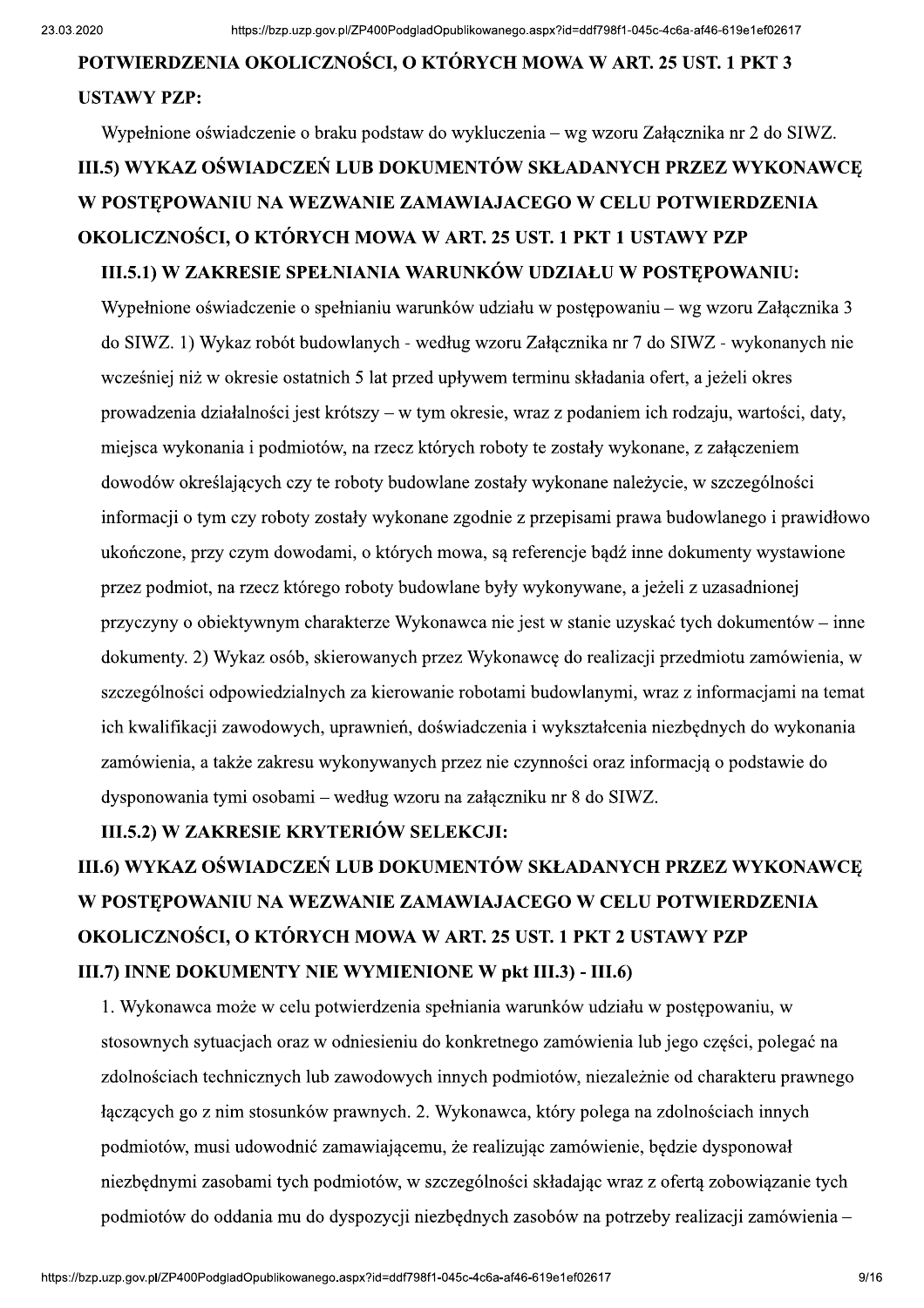przykład zobowiązania stanowi Załącznik nr 6 do SIWZ. 3. Zamawiający oceni, czy udostępniane Wykonawcy przez inne podmioty zdolności techniczne lub zawodowe, pozwalają na wykazanie przez Wykonawce spełniania warunków udziału w postępowaniu oraz zbada, czy nie zachodza wobec tego podmiotu podstawy wykluczenia, o których mowa w art. 24 ust. 1 pkt 13–22 ustawy Pzp. W związku z powyższym Wykonawca, który powołuje się na zasoby innych podmiotów, w celu wykazania braku istnienia wobec nich podstaw wykluczenia oraz w zakresie, w jakim powołuje się na ich zasoby, warunków udziału w postępowaniu składa także oświadczenie wg wzoru na Załączniku nr 2 i nr 3 do SIWZ dotyczące tych podmiotów 4. W odniesieniu do warunków dotyczących wykształcenia, kwalifikacji zawodowych lub doświadczenia, Wykonawcy mogą polegać na zdolnościach innych podmiotów, jeśli podmioty te zrealizują usługi, do realizacji których te zdolności są wymagane. 5. Jeżeli zdolności techniczne lub zawodowe podmiotu, o którym mowa w ust. 1 powyżej, nie potwierdzają spełnienia przez Wykonawcę warunków udziału w postępowaniu lub zachodzą wobec tych podmiotów podstawy wykluczenia, Zamawiający żąda, aby Wykonawca w terminie określonym przez Zamawiającego: 1) zastąpił ten podmiot innym podmiotem lub podmiotami lub 2) zobowiązał się do osobistego wykonania odpowiedniej części zamówienia, jeżeli wykaże zdolności techniczne lub zawodowe, o których mowa w ust. 1 powyżej. 6. W przypadku wspólnego ubiegania się o zamówienie przez Wykonawców, oświadczenie wg wzoru na Załaczniku nr 2 oraz nr 3 do SIWZ składa każdy z Wykonawców wspólnie ubiegających się o zamówienie. Dokumenty te potwierdzają spełnianie warunków udziału w postepowaniu w zakresie, w którym każdy z Wykonawców wykazuje spełnianie warunków udziału w postepowaniu oraz brak podstaw wykluczenia. 7. Dokumenty sporzadzone w języku obcym będą składane wraz z tłumaczeniem na język polski, poświadczonym przez Wykonawcę. 8. Oświadczenia dotyczące Wykonawcy i innych podmiotów, na których zdolnościach lub sytuacji polega wykonawca na zasadach określonych w art. 22a ustawy Pzp oraz dotyczące podwykonawców, składane są w oryginale. 9. Dokumenty, inne niż oświadczenia, o których mowa w ust. 8 powyżej, składane są w oryginale lub kopii poświadczonej za zgodność z oryginałem. Poświadczenie za zgodność z oryginałem następuje w formie pisemnej lub w formie elektronicznej. 10. Poświadczenia za zgodność z oryginałem dokonuje odpowiednio Wykonawca, podmiot, na którego zdolnościach lub sytuacji polega Wykonawca, Wykonawcy wspólnie ubiegający się o udzielenie zamówienia publicznego albo podwykonawca, w zakresie dokumentów, które każdego z nich dotyczą... 11. W przypadku wątpliwości co do treści dokumentu złożonego przez Wykonawcę mającego siedzibę lub miejsce zamieszkania poza terytorium Rzeczypospolitej Polskiej, Zamawiający może zwrócić się do właściwych organów odpowiednio kraju w którym Wykonawca ma siedzibę lub miejsce zamieszkania ma osoba, której dokument dotyczy, o udzielenie niezbednych informacji dotyczących tego dokumentu. 12. Jeżeli jest to niezbędne do zapewnienia odpowiedniego przebiegu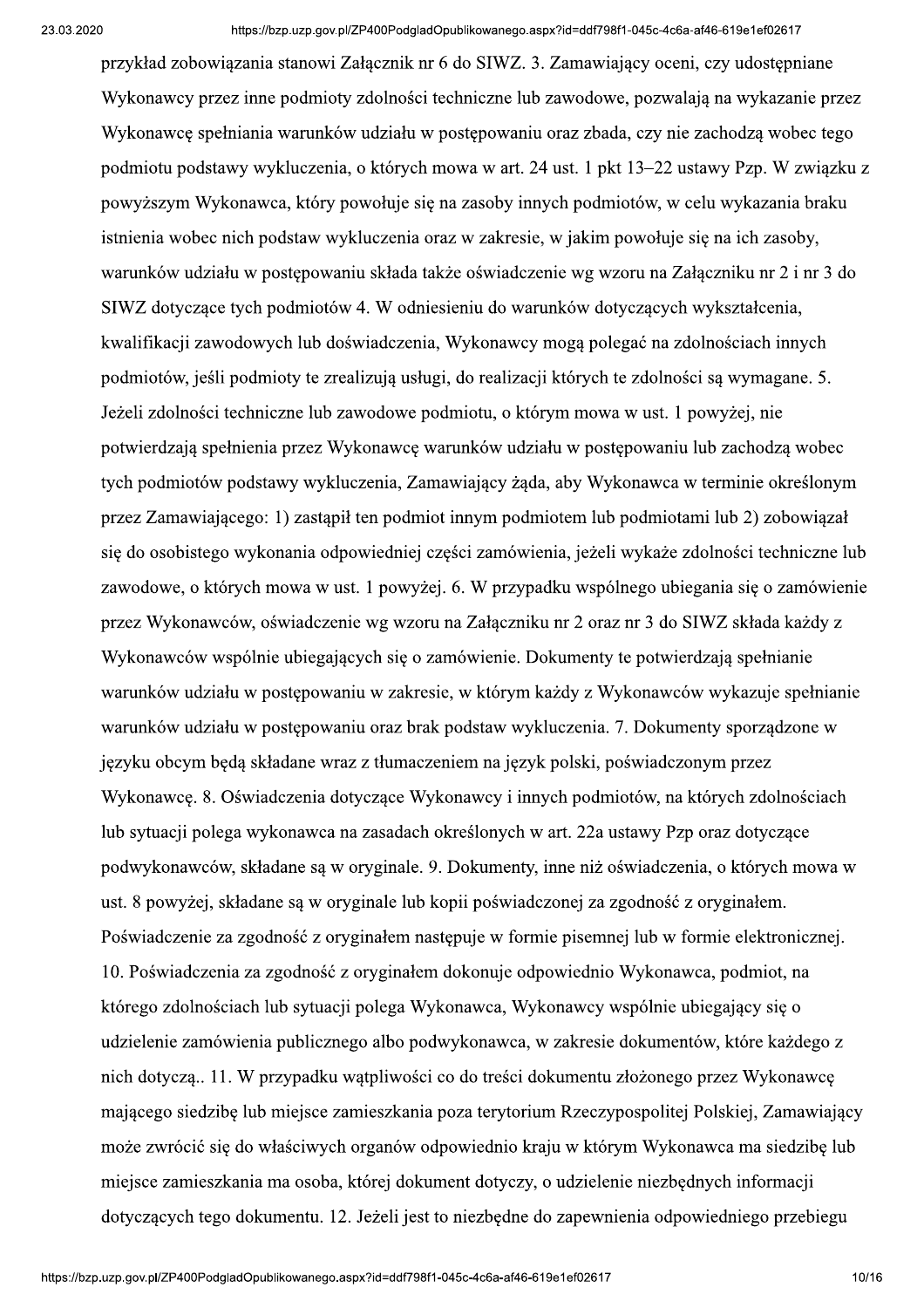postępowania o udzielenie zamówienia, Zamawiający może na każdym etapie postępowania wezwać Wykonawców do złożenia wszystkich lub niektórych oświadczeń lub dokumentów potwierdzających, że nie podlegają wykluczeniu, spełniają warunki udziału w postępowaniu, a jeżeli zachodzą uzasadnione podstawy do uznania, że złożone uprzednio oświadczenia lub dokumenty nie są już aktualne, do złożenia aktualnych oświadczeń lub dokumentów.

#### **SEKCJA IV: PROCEDURA**

#### **IV.1) OPIS**

IV.1.1) Tryb udzielenia zamówienia: Przetarg nieograniczony

#### IV.1.2) Zamawiający żąda wniesienia wadium:

Nie

Informacia na temat wadium

#### IV.1.3) Przewiduje się udzielenie zaliczek na poczet wykonania zamówienia:

Nie

Należy podać informacje na temat udzielania zaliczek:

#### IV.1.4) Wymaga się złożenia ofert w postaci katalogów elektronicznych lub dołączenia do ofert

#### katalogów elektronicznych:

Nie

Dopuszcza się złożenie ofert w postaci katalogów elektronicznych lub dołączenia do ofert katalogów elektronicznych:

Nie

Informacje dodatkowe:

#### IV.1.5.) Wymaga się złożenia oferty wariantowej:

Nie

Dopuszcza się złożenie oferty wariantowej

Nie

Złożenie oferty wariantowej dopuszcza się tylko z jednoczesnym złożeniem oferty zasadniczej:

#### IV.1.6) Przewidywana liczba wykonawców, którzy zostaną zaproszeni do udziału w postępowaniu

(przetarg ograniczony, negocjacje z ogłoszeniem, dialog konkurencyjny, partnerstwo innowacyjne)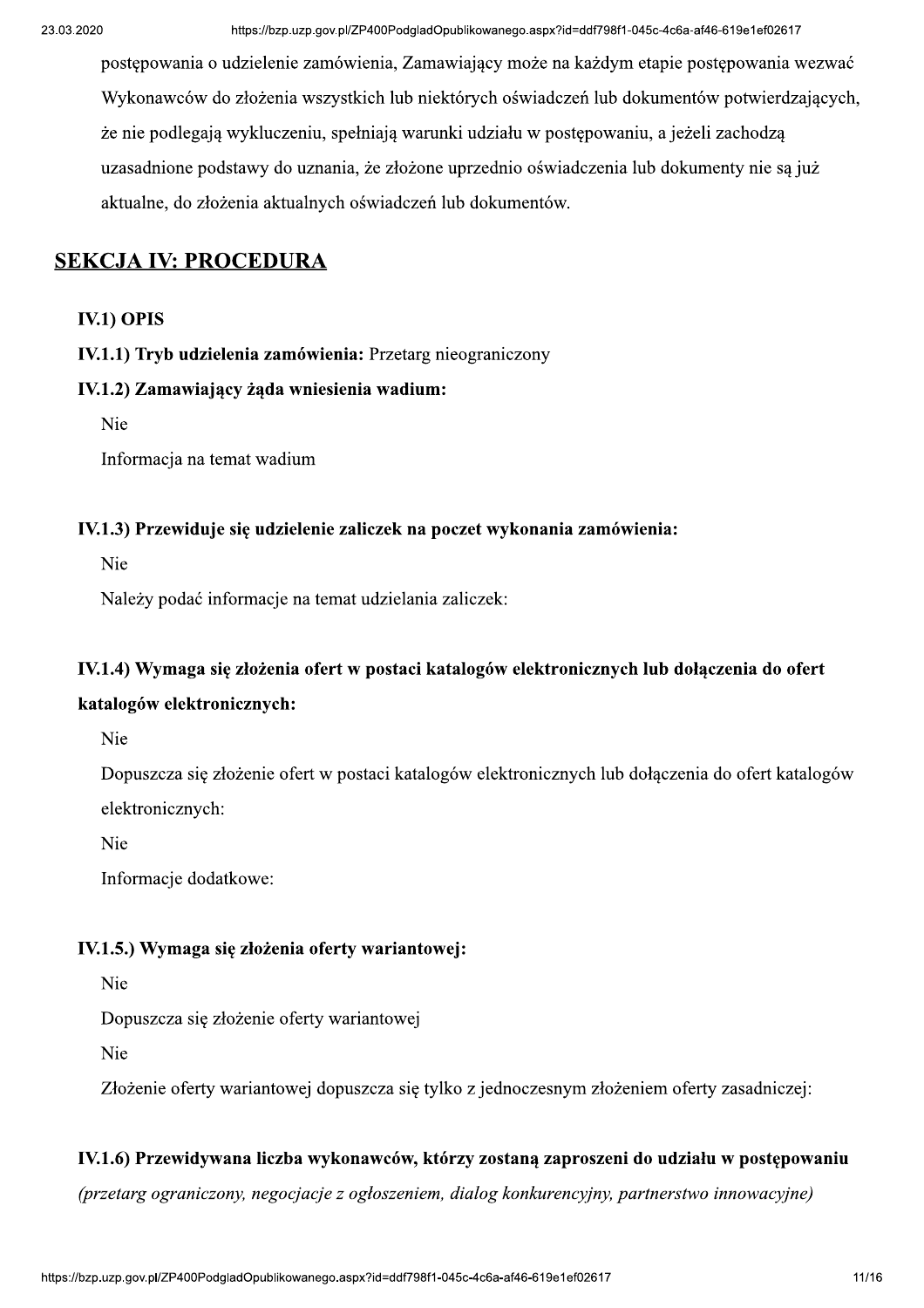Liczba wykonawców

Przewidywana minimalna liczba wykonawców

Maksymalna liczba wykonawców

Kryteria selekcji wykonawców:

#### IV.1.7) Informacje na temat umowy ramowej lub dynamicznego systemu zakupów:

Umowa ramowa będzie zawarta:

Czy przewiduje się ograniczenie liczby uczestników umowy ramowej:

Przewidziana maksymalna liczba uczestników umowy ramowej:

Informacje dodatkowe:

Zamówienie obejmuje ustanowienie dynamicznego systemu zakupów:

Adres strony internetowei, na której beda zamieszczone dodatkowe informacje dotyczące dynamicznego systemu zakupów:

Informacje dodatkowe:

W ramach umowy ramowej/dynamicznego systemu zakupów dopuszcza się złożenie ofert w formie katalogów elektronicznych:

Przewiduje się pobranie ze złożonych katalogów elektronicznych informacji potrzebnych do sporządzenia ofert w ramach umowy ramowej/dynamicznego systemu zakupów:

#### IV.1.8) Aukcja elektroniczna

Przewidziane jest przeprowadzenie aukcji elektronicznej (przetarg nieograniczony, przetarg ograniczony, negocjacje z ogłoszeniem) Nie Należy podać adres strony internetowej, na której aukcja będzie prowadzona:

## Należy wskazać elementy, których wartości będą przedmiotem aukcji elektronicznej: Przewiduje się ograniczenia co do przedstawionych wartości, wynikające z opisu przedmiotu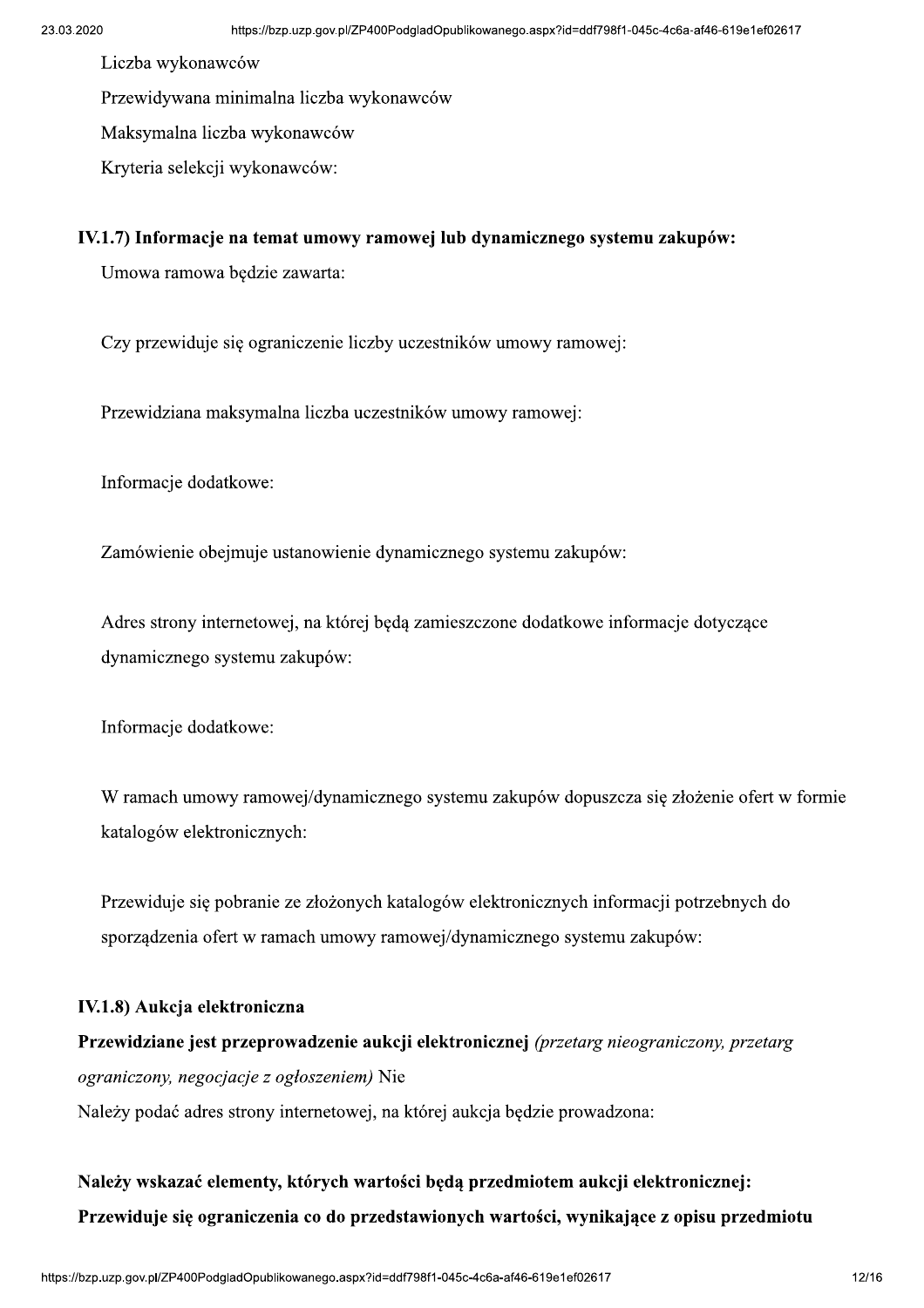#### zamówienia:

aspx?id=ddf798f1-045c-4c6a-af46-619e1ef02617<br>!<br>!<br>awcom w trakcie aukcji elektronicznej oraz Należy podać, które informacje zostana udostepnione wykonawcom w trakcie aukcji elektronicznej oraz jaki będzie termin ich udostępnienia:

Informacje dotyczące przebiegu aukcji elektronicznej:

Jaki jest przewidziany sposób postępowania w toku aukcji elektronicznej i jakie będą warunki, na jakich wykonawcy będą mogli licytować (minimalne wysokości postąpień):

Informacje dotyczące wykorzystywanego sprzętu elektronicznego, rozwiązań i specyfikacji technicznych w zakresie połączeń:

Wymagania dotyczące rejestracji i identyfikacji wykonawców w aukcji elektronicznej:

Informacje o liczbie etapów aukcji elektronicznej i czasie ich trwania:

Czas trwania:

Czy wykonawcy, którzy nie złożyli nowych postąpień, zostaną zakwalifikowani do następnego etapu: Warunki zamkniecia aukcji elektronicznej:

#### IV.2) KRYTERIA OCENY OFERT

#### IV.2.1) Kryteria oceny ofert:

#### IV.2.2) Kryteria

| Kryteria                    | Znaczenie |
|-----------------------------|-----------|
| <b>C</b> ena                | 60,00     |
| Gwarancja <sup>[40,00</sup> |           |

#### IV.2.3) Zastosowanie procedury, o której mowa w art. 24aa ust. 1 ustawy Pzp (przetarg

nieograniczony)

Tak

IV.3) Negocjacje z ogłoszeniem, dialog konkurencyjny, partnerstwo innowacyjne

#### IV.3.1) Informacje na temat negocjacji z ogłoszeniem

Minimalne wymagania, które muszą spełniać wszystkie oferty:

Przewidziane jest zastrzeżenie prawa do udzielenia zamówienia na podstawie ofert wstępnych bez

przeprowadzenia negocjacji

% a do udzietema zamowiema na podstawie otert wstępnych oez<br>
ji na etapy w celu ograniczenia liczby ofert:<br>
aspx?id=ddf798f1-045c-4c6a-af46-619e1ef02617 13/16 Przewidziany jest podział negocjacji na etapy w celu ograniczenia liczby ofert: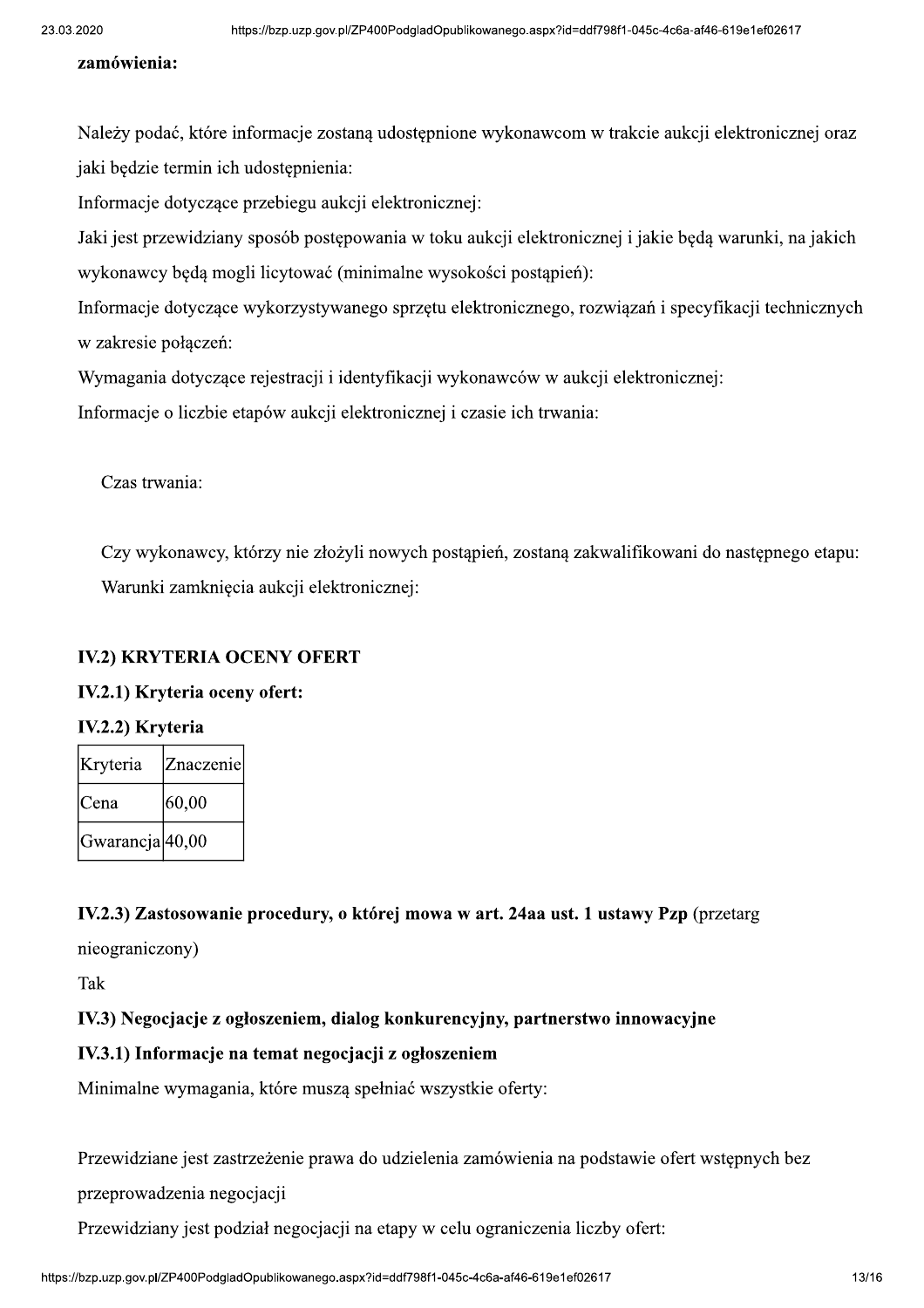Należy podać informacje na temat etapów negocjacji (w tym liczbę etapów):

Informacje dodatkowe

#### IV.3.2) Informacje na temat dialogu konkurencyjnego

Opis potrzeb i wymagań zamawiającego lub informacja o sposobie uzyskania tego opisu:

Informacja o wysokości nagród dla wykonawców, którzy podczas dialogu konkurencyjnego przedstawili rozwiązania stanowiące podstawę do składania ofert, jeżeli zamawiający przewiduje nagrody:

Wstępny harmonogram postępowania:

Podział dialogu na etapy w celu ograniczenia liczby rozwiązań: Należy podać informacje na temat etapów dialogu:

Informacje dodatkowe:

#### IV.3.3) Informacje na temat partnerstwa innowacyjnego

Elementy opisu przedmiotu zamówienia definiujące minimalne wymagania, którym muszą odpowiadać wszystkie oferty:

Podział negocjacji na etapy w celu ograniczeniu liczby ofert podlegających negocjacjom poprzez zastosowanie kryteriów oceny ofert wskazanych w specyfikacji istotnych warunków zamówienia:

Informacje dodatkowe:

#### IV.4) Licytacja elektroniczna

Adres strony internetowej, na której będzie prowadzona licytacja elektroniczna: Adres strony internetowej, na której jest dostępny opis przedmiotu zamówienia w licytacji elektronicznej: Wymagania dotyczące rejestracji i identyfikacji wykonawców w licytacji elektronicznej, w tym wymagania techniczne urządzeń informatycznych: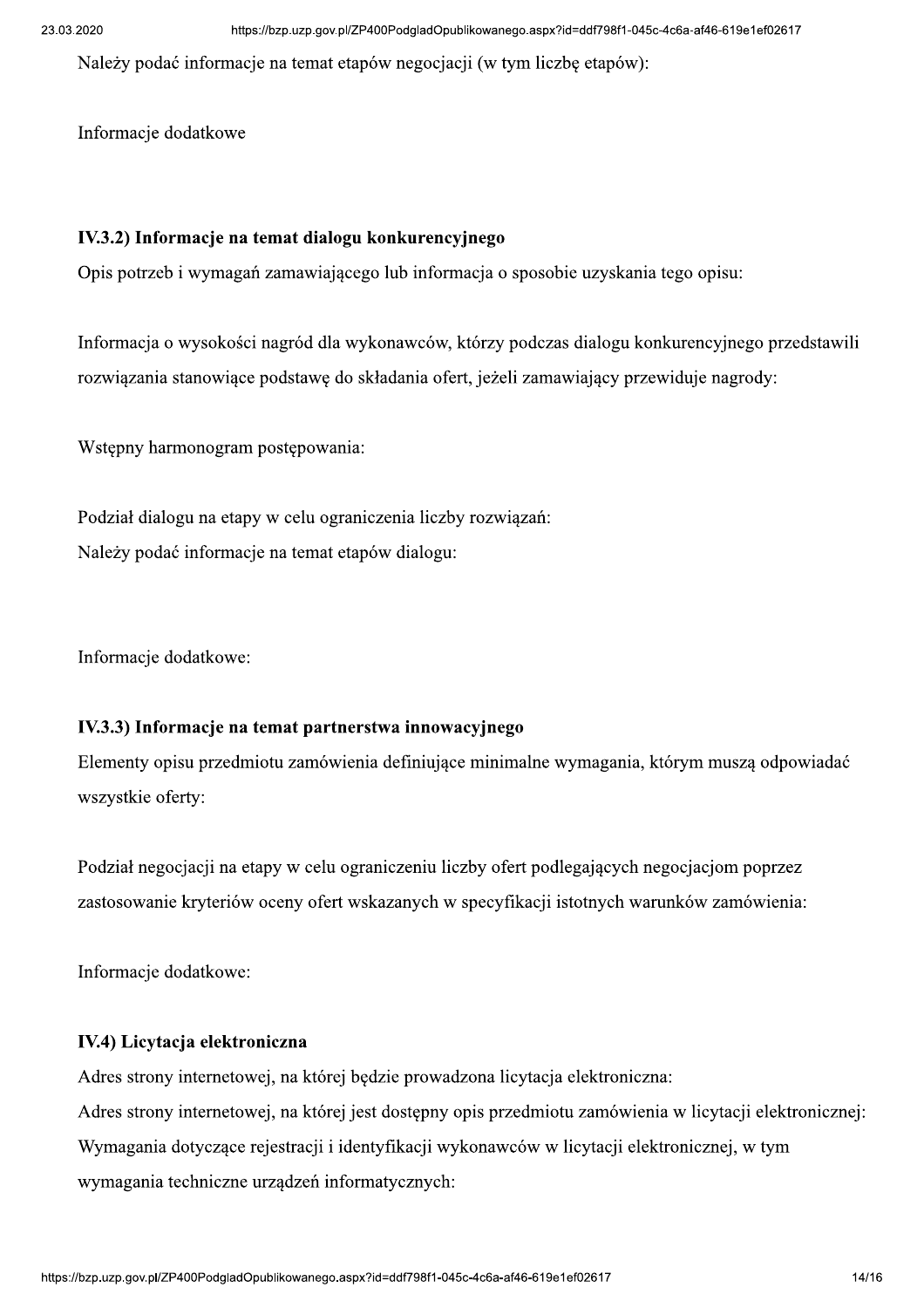Sposób postępowania w toku licytacji elektronicznej, w tym określenie minimalnych wysokości postapień:

Informacje o liczbie etapów licytacji elektronicznej i czasie ich trwania:

Czas trwania:

Wykonawcy, którzy nie złożyli nowych postąpień, zostaną zakwalifikowani do następnego etapu: Termin składania wniosków o dopuszczenie do udziału w licytacji elektronicznej:

Data: godzina:

Termin otwarcia licytacji elektronicznej:

Termin i warunki zamknięcia licytacji elektronicznej:

Istotne dla stron postanowienia, które zostaną wprowadzone do treści zawieranej umowy w sprawie zamówienia publicznego, albo ogólne warunki umowy, albo wzór umowy:

Wymagania dotyczące zabezpieczenia należytego wykonania umowy:

Informacie dodatkowe:

#### **IV.5) ZMIANA UMOWY**

## Przewiduje się istotne zmiany postanowień zawartej umowy w stosunku do treści oferty, na podstawie której dokonano wyboru wykonawcy:

Należy wskazać zakres, charakter zmian oraz warunki wprowadzenia zmian:

#### **IV.6) INFORMACJE ADMINISTRACYJNE**

IV.6.1) Sposób udostępniania informacji o charakterze poufnym (jeżeli dotyczy):

Środki służące ochronie informacji o charakterze poufnym

#### IV.6.2) Termin składania ofert lub wniosków o dopuszczenie do udziału w postępowaniu:

Data: 2020-04-08, godzina: 10:00,

Skrócenie terminu składania wniosków, ze względu na pilną potrzebę udzielenia zamówienia (przetarg nieograniczony, przetarg ograniczony, negocjącie z ogłoszeniem):

Nie

Wskazać powody: